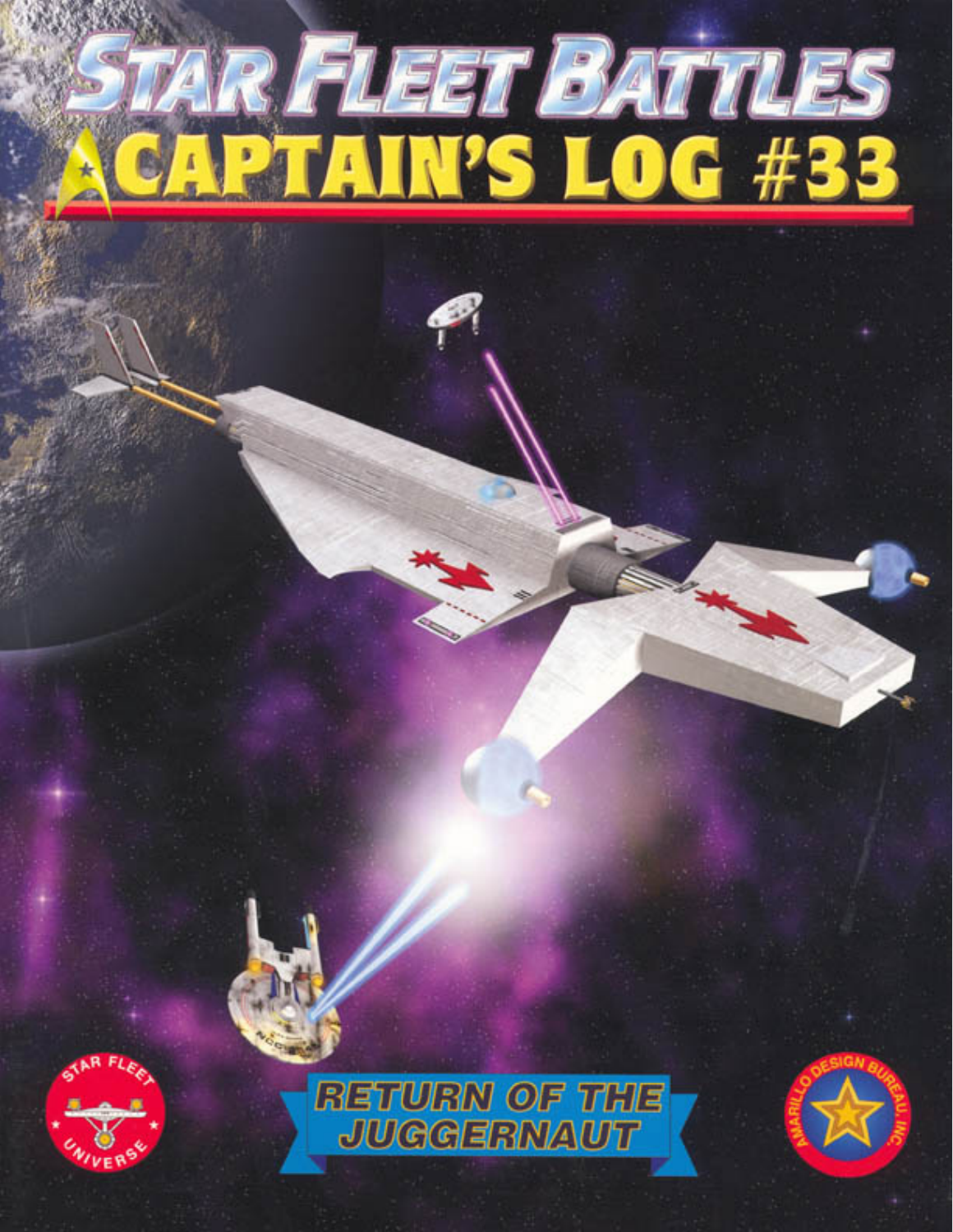## **STAR FLEET UNIVERSE CAPTAIN'S LOG #3**

## **Too Much to Chew?**

We are moving boldly to exploit our vast intellectual property, but some might ask if we are trying to do too many things at once. While there are those who propose more and more RPG systems for our *Prime Directive* line, there are those who ask the embarassing question Whatever happened to those expansions for Battle Force? Many are ready for the promised discussion that will select the next four modules for *SFB*, while others want to know how soon the Hydrans and Vudar will be in Federation Commander. More than a few are annoyed that the next new miniature (the lowly APT) is late; others ask about the promised Prime Directive character figures.

Things were stretched beyond design limits when we got hit with a double whammy: Ken Burnside left suddenly to run his own company and Leanna's mother died (we lost two weeks).

We are taking a hard look at what we need to do, and what we need to do it with. Stay tuned.

#### **CAPTAIN'S LOG STAFF**

| Publisher  Stephen V. Cole                  |                                           |
|---------------------------------------------|-------------------------------------------|
| Managing Editor  Steven P. Petrick          |                                           |
| Business Manager  Leanna M. Cole            |                                           |
| Star Fleet StaffStewart Frazier, John D.    |                                           |
| Berg, Chuck Strong, Jeff Laikind, Gary      |                                           |
| Plana, Scott Moellmer, Joe Butler, Mike     |                                           |
|                                             | Filsinger, Nick Blank, Mike West, Richard |
|                                             | Sherman, John Sickels, Matthew Francois,  |
| Chris Fant, Scott Tenhoff, Paul Franz,      |                                           |
| Jonathan Thompson.                          |                                           |
| Security Staff  Ramses, Isis                |                                           |
|                                             |                                           |
| Interior Art Dale McKee, Loren Knight, Adam |                                           |

Interior Art.... Dale McKee, Loren Knight, Adam Turner, Alvin Belflower, SVC.

#### **PUBLISHER'S INFORMATION**

Captain's Log #33 was created and published by Amarillo Design Bureau, Inc., P.O. Box 8759, Amarillo, TX 79114. Contact ADB, Inc. to order spare parts (or to obtain a list), replacement of defective or missing parts, or anything relating to Star Fleet products. Include a stamped self-addressed envelope. Captain's Log #33 is copyright © 2006 Amarillo Design Bureau, Inc.; all rights are reserved under the Pan-American, International, and Berne Copyright Conventions.

All rules questions and submissions of new material should be sent to ADB, Inc., Post Office Box 8759, Amarillo, TX 79114. Include a stamped self-addressed envelope if you wish a reply. Unsolicited submissions are accepted only under the standard terms found in SFB Advanced Missions and become the property of ADB, Inc. on receipt; but authors are compensated if the item is published. Others should inquire by letter.

No materials based on, for use with, or incorporating elements of SFB or the Star Fleet Universe may be published without permission of ADB, Inc.

**Elements of the Star Fleet Universe are the property of Paramount Pictures Corporation and are used with their permission.**

**www.starfleetgames.com**

# **TABLE OF CONTENTS**

| <b>HISTORY</b>                                                    |  |
|-------------------------------------------------------------------|--|
|                                                                   |  |
| <b>COMMUNICATIONS</b>                                             |  |
|                                                                   |  |
|                                                                   |  |
|                                                                   |  |
| <b>FEDERATION COMMANDER</b>                                       |  |
| <b>SCENARIOS</b>                                                  |  |
| SL246 Stand At Arcturus: The Second Battle of Juggernaut Beta  52 |  |
| <b>DATABASE</b>                                                   |  |
|                                                                   |  |
| TACTICS                                                           |  |
|                                                                   |  |
| <b>VENUES</b>                                                     |  |
| Prime Directive Role-Playing Universe: Meet the Tholians  88      |  |
| <b>FEDERATION &amp; EMPIRE</b>                                    |  |
| From Defensive Operations: Convoys, Repairs, & Tugs  94           |  |
| <b>SHIPYARD</b>                                                   |  |
|                                                                   |  |